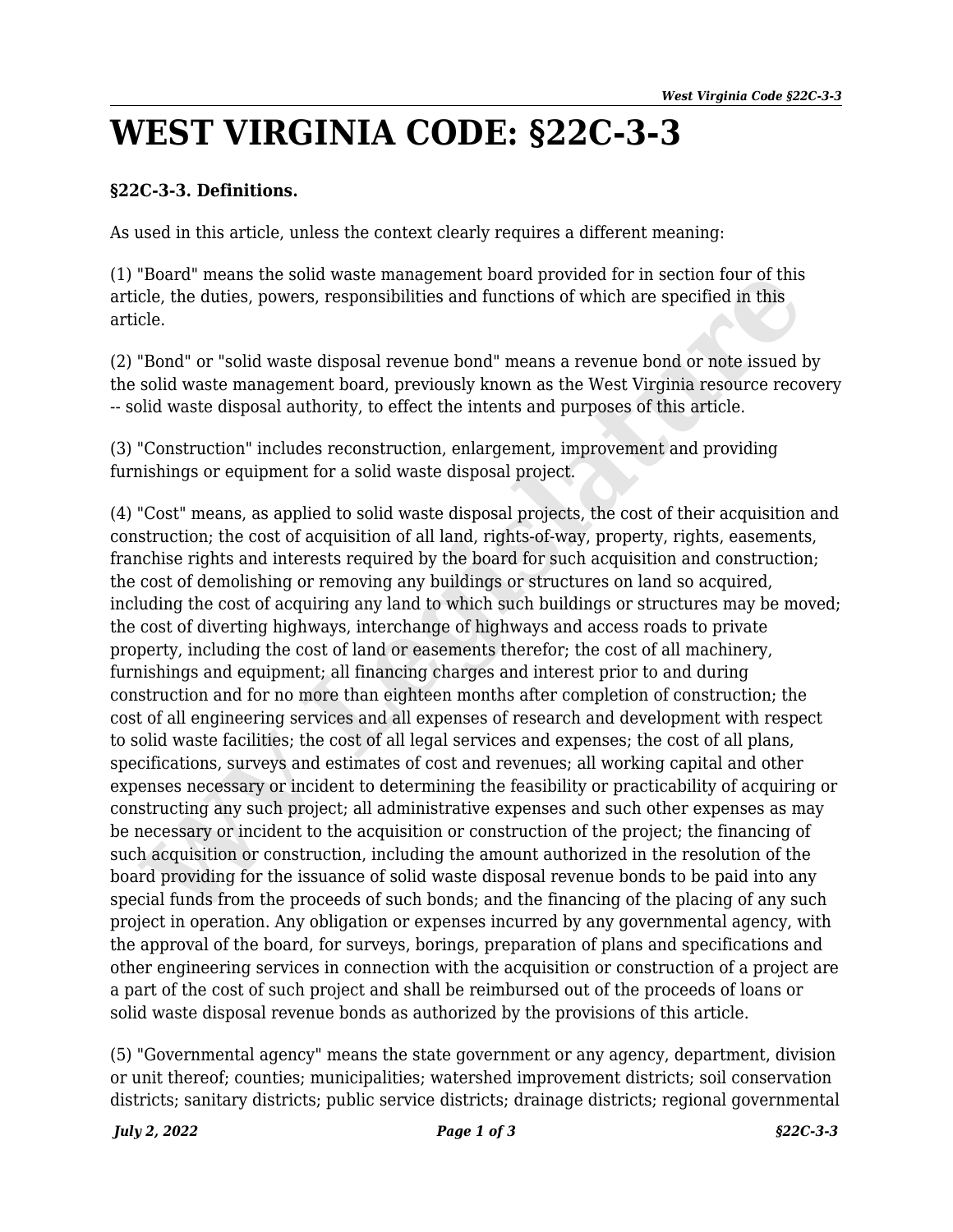authorities and any other governmental agency, entity, political subdivision, public corporation or agency having the authority to acquire, construct or operate solid waste facilities; the United States government or any agency, department, division or unit thereof; and any agency, commission or authority established pursuant to an interstate compact or agreement.

(6) "Industrial waste" means any solid waste substance resulting from or incidental to any process of industry, manufacturing, trade or business, or from or incidental to the development, processing or recovery of any natural resource.

(7) "Owner" includes all persons, partnerships or governmental agencies having any title or interest in any property rights, easements and interests authorized to be acquired by this article.

(8) "Person" means any public or private corporation, institution, association, firm or company organized or existing under the laws of this or any other state or country; the United States or the State of West Virginia; governmental agency; political subdivision; county commission; municipality; industry; sanitary district; public service district; drainage district; soil conservation district; solid waste disposal shed district; partnership; trust; estate; individual; group of individuals acting individually or as a group; or any other legal entity. cess of industry, manufacturing, trade or business, or from or incidental to the<br>elopment, processing or recovery of any natural resource.<br>"Owner" includes all persons, partnerships or governmental agencies having any titl

(9) "Pollution" means the discharge, release, escape or deposit, directly or indirectly, of solid waste of whatever kind or character, on lands or in waters in the state in an uncontrolled, unregulated or unapproved manner.

(10) "Revenue" means any money or thing of value collected by, or paid to, the solid waste management board as rent, use fee, service charge or other charge for use of, or in connection with, any solid waste disposal project, or as principal of or interest, charges or other fees on loans, or any other collections on loans made by the solid waste management board to governmental agencies to finance, in whole or in part, the acquisition or construction of any solid waste development project or projects, or other money or property which is received and may be expended for or pledged as revenues pursuant to this article.

(11) "Solid waste" means any garbage, paper, litter, refuse, cans, bottles, waste processed for the express purpose of incineration, sludge from a waste treatment plant, water supply treatment plant or air pollution control facility, other discarded material, including offensive or unsightly matter, solid, liquid, semisolid or contained liquid or gaseous material resulting from industrial, commercial, mining or community activities but does not include solid or dissolved material in sewage, or solid or dissolved materials in irrigation return flows or industrial discharges which are point sources and have permits under article five-a, chapter twenty of this code, or source, special nuclear or byproduct material as defined by the Atomic Energy Act of 1954, as amended, including any nuclear or byproduct material considered by federal standards to be below regulatory concern, or a hazardous waste either identified or listed under article five-e, chapter twenty of this code, or refuse, slurry,

*July 2, 2022 Page 2 of 3 §22C-3-3*